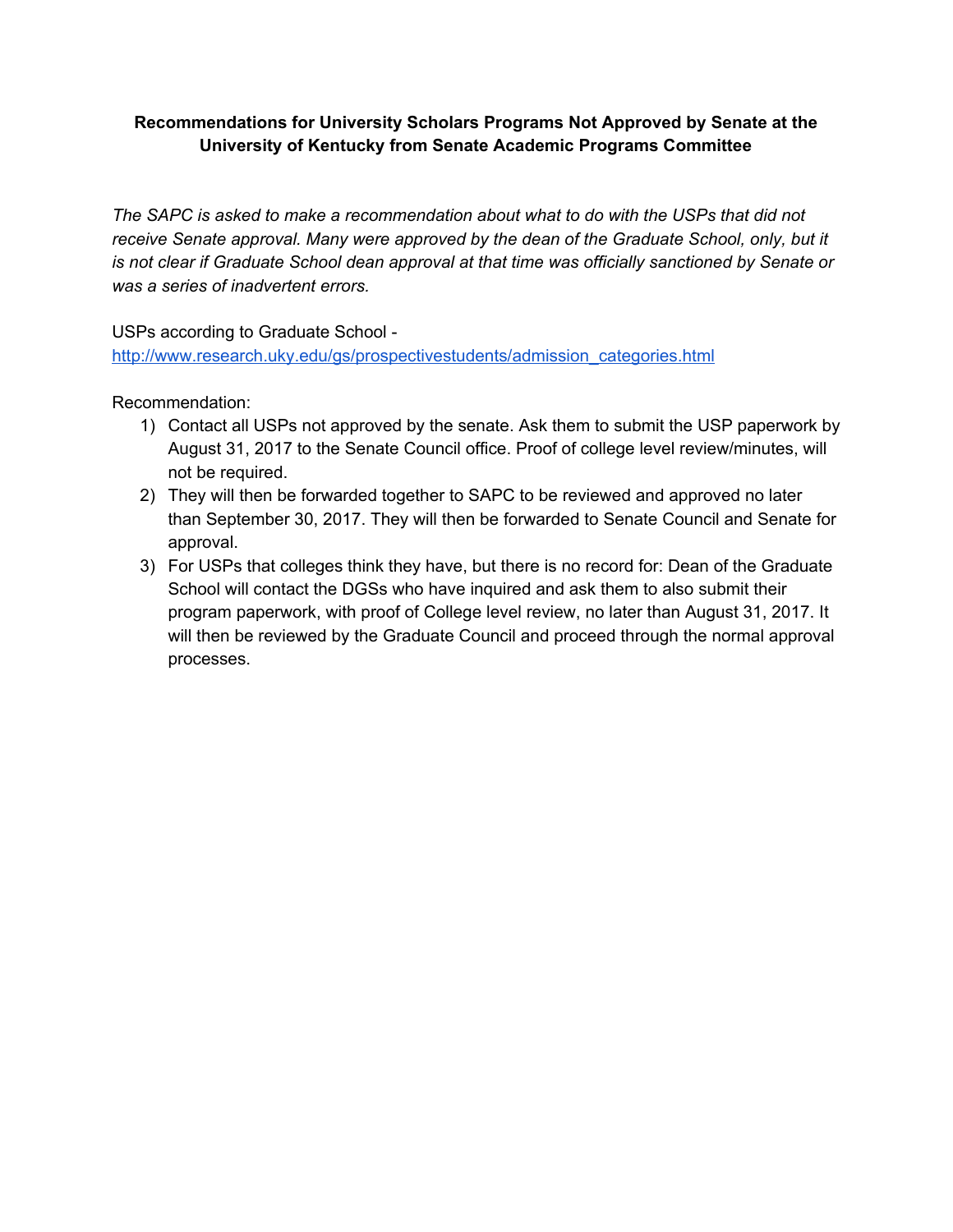| <b>USPs as Per Grad School</b>     | <b>Approved by</b> | Date of         | <b>Notes</b>                                                   |
|------------------------------------|--------------------|-----------------|----------------------------------------------------------------|
| Website                            | Senate?            | <b>Approval</b> |                                                                |
| Diplomacy and International        | ?                  | 8/6/2001        |                                                                |
| Commerce                           |                    |                 |                                                                |
| <b>Agricultural Engineering</b>    | N                  | 9/6/1983        | Graduate Council approved the proposal. Approved proposal not  |
|                                    |                    |                 | available                                                      |
| Anthropology                       | N                  | 7/29/1983       | Graduate Council approved the request. Approved proposal not   |
|                                    |                    |                 | available.                                                     |
| <b>Chemical Engineering</b>        | N                  |                 | Copy of proposal not available.                                |
| Chemistry                          | N                  | 5/11/1994       | Memo from Chemistry DGS to GS dean 5/11/1994                   |
| <b>Classics</b>                    | N                  | 7/29/1983       | Proposal sent to Graduate Council.                             |
| <b>Computer Science</b>            | N                  | 11/2/1999       | Proposal sent to GS Dean, who noted it probably needed Senate  |
|                                    |                    |                 | approval. Approved proposal not available.                     |
| Electrical Engineering &           | N                  | 11/16/2006      | GS Dean Blackwell approved the proposal.                       |
| <b>Biomedical Engr</b>             |                    |                 |                                                                |
| <b>Family Studies</b>              | N                  |                 | Approved proposal not available.                               |
| Forestry                           | N                  |                 | Never submitted or approved.                                   |
| French ("and Francophone           | N                  | 7/29/1983       | Graduate Council approved the proposal. Approved proposal not  |
| Studies"?)                         |                    |                 | available.                                                     |
| Geography                          | N                  |                 | Approved proposal not available.                               |
|                                    |                    |                 |                                                                |
| History                            | N                  |                 | Approved proposal not available.                               |
| Information Communication          | N                  |                 | Never submitted or approved. GS Dean talked with them but too  |
| Technology                         |                    |                 | many issues.                                                   |
| Italian/Spanish                    | N                  | 9/29/1983       | <b>Combined with French</b>                                    |
| Materials Science and              | Ν                  |                 | Approved proposal not available                                |
| Engineering                        |                    |                 |                                                                |
| <b>Music</b>                       | N                  |                 | Approved proposal not available                                |
| <b>Natural Resources</b>           |                    |                 | Forestry Graduate Committee proposal. Approved proposal not    |
| <b>Conservation in Mgmt</b>        | N                  | 2/23/2001       | available                                                      |
| <b>Physics</b>                     | N                  | 8/8/1993        |                                                                |
|                                    |                    |                 | Approved by Graduate Council. Approved proposal not available. |
| Physiology                         | N                  |                 | Approved proposal not available                                |
| Sociology                          | N                  |                 | Approved proposal not available                                |
| Spanish                            | N                  | 12/20/1988      | Graduate Council approved the proposal. Approved proposal not  |
|                                    |                    |                 | available.                                                     |
| Accounting                         | Y                  | 5/6/2013        |                                                                |
| Agricultural Biotechnology &       |                    |                 |                                                                |
| <b>Medical Sciences</b>            | Υ                  | 2/9/2015        |                                                                |
| Art History and Visual Studies     | Y                  | 4/13/2015       |                                                                |
|                                    |                    |                 |                                                                |
| <b>Biosystems and Agricultural</b> |                    | 12/8/2008       |                                                                |
| Engineering                        | Y                  |                 |                                                                |
| <b>Civil Engineering</b>           | Y                  | 2/13/2012       |                                                                |
| Communication                      | Y                  | 8/6/2001        |                                                                |
| <b>Dietetics</b>                   | Y                  | 2/9/2009        |                                                                |
| English                            | Υ                  | 3/20/2016       |                                                                |
|                                    |                    |                 |                                                                |